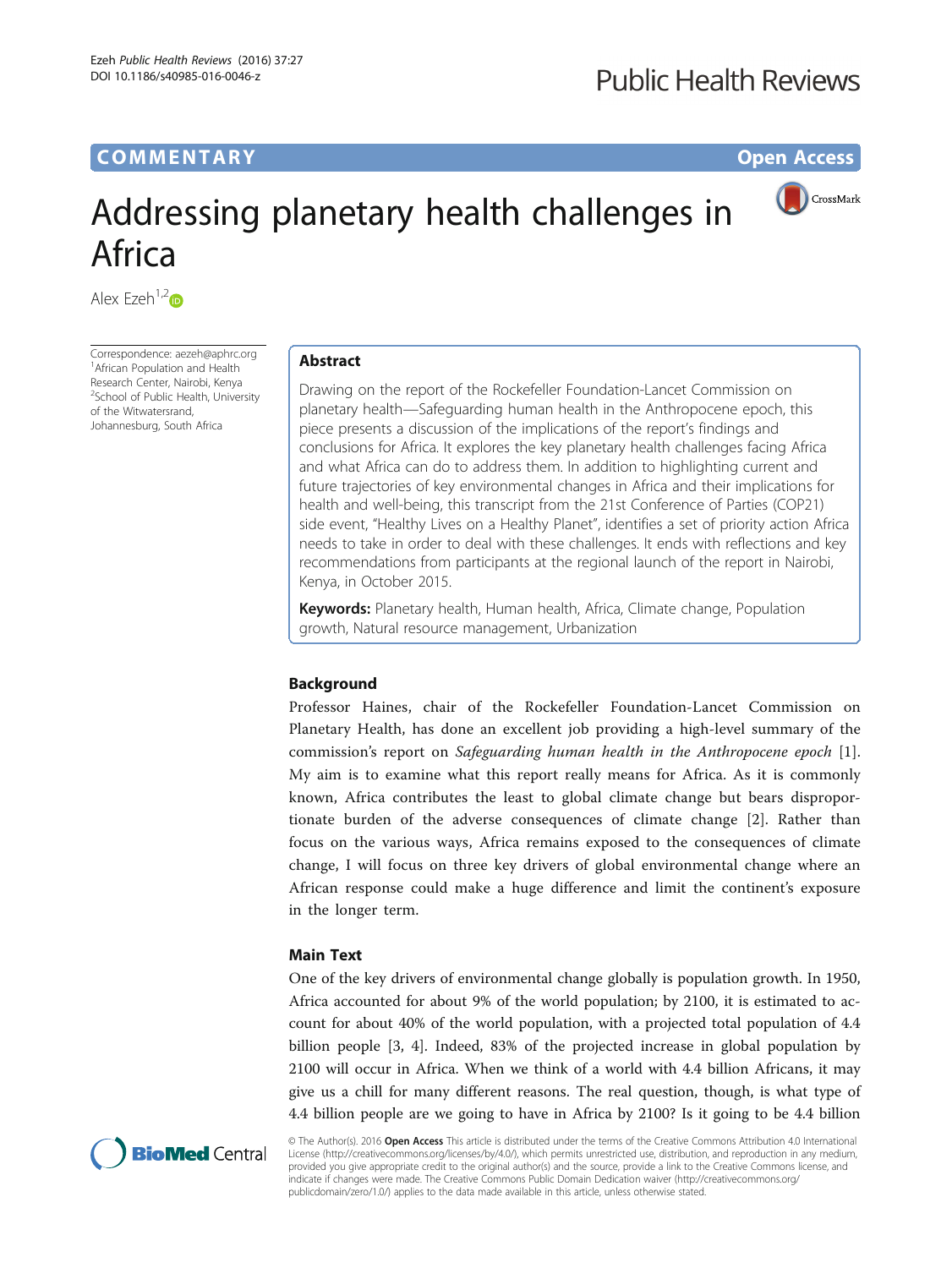poorly educated, hungry, and sick people trying to leave the continent for greener pastures elsewhere or will it be 4.4 billion well-educated, healthy, and productively engaged citizens contributing to the development of the region? I think these are the critical questions that we should engage with now. The current and projected rates of population growth in Africa make it difficult for many governments in the region to make the necessary investments in human capital development needed to transform the region.

While the projected population of 4.4 billion Africans by 2100 has some validity, it is not necessarily a predetermined and inevitable destiny for the continent. Recent examples from Ethiopia and Rwanda assure us that significant disruptions in fertility levels and population growth rates can occur within a very short time period under the right policy and programmatic contexts [\[5](#page-3-0), [6\]](#page-3-0). Most countries in Africa are ready for such significant changes in reproductive norms. One in four women in Africa still has an unmet need for family planning [[7](#page-3-0)]. Responding to and meeting this potential demand can significantly reduce the region's population growth rate, especially unplanned pregnancies which account for nearly 40% of all pregnancies in Africa [[8\]](#page-4-0). Another opportunity for Africa to change this demographic future is to increase age at first marriage and first childbearing. Over the last 60 years, age at first marriage has not really changed much in most of Africa, especially among rural populations where mean age at first marriage for women is still below the age of 18 [[9\]](#page-4-0). Increasing age at first marriage can improve female education in the short term and reduce population growth in the medium and longer term by increasing the gap between generations. Finally, increasing access to female education will have immediate and longer term effects on slowing population growth. Most of these are cost-effective, easily implementable policy options that can significantly change the course of population growth in Africa. Not addressing Africa's continuing rapid rate of population growth limits the capacity of governments to make necessary investments in human capital development which, in turn, forces increasingly large numbers of people in Africa to depend primarily on the provisioning services of already fragile and degraded ecosystems. Given the small environmental footprint of many African countries, any efforts to slow population growth rates in Africa must be matched by appropriate, complementary efforts to mitigate the environmental damage brought by countries with the heaviest environmental footprints, even if they are experiencing zero or negative population growth.

The second major aspect of the Planetary Health report that is critically relevant for Africa is the management of Africa's natural resources and ecosystems. The issue of degradation of the natural environment and ecosystems is a major challenge for Africa. Africa currently suffers from deforestation that is at least twice the rate of the world average [[10](#page-4-0)]. In West Africa, the estimate is that about 90% of original forests have already been deforested. Africa lost the highest percentage of tropical forests of any continent during the last three decades. Similarly, land degradation in the past three decades has been very high due to expansion of agriculture and changing land use [[11](#page-4-0)]. Changing land use, deforestation, desertification, and land degradation are already having and are expected to continue to have impacts on environment and health status in Africa. For example, malaria transmission is now evident in many areas where it was previously absent. Over the years, improvements in agriculture in Africa have largely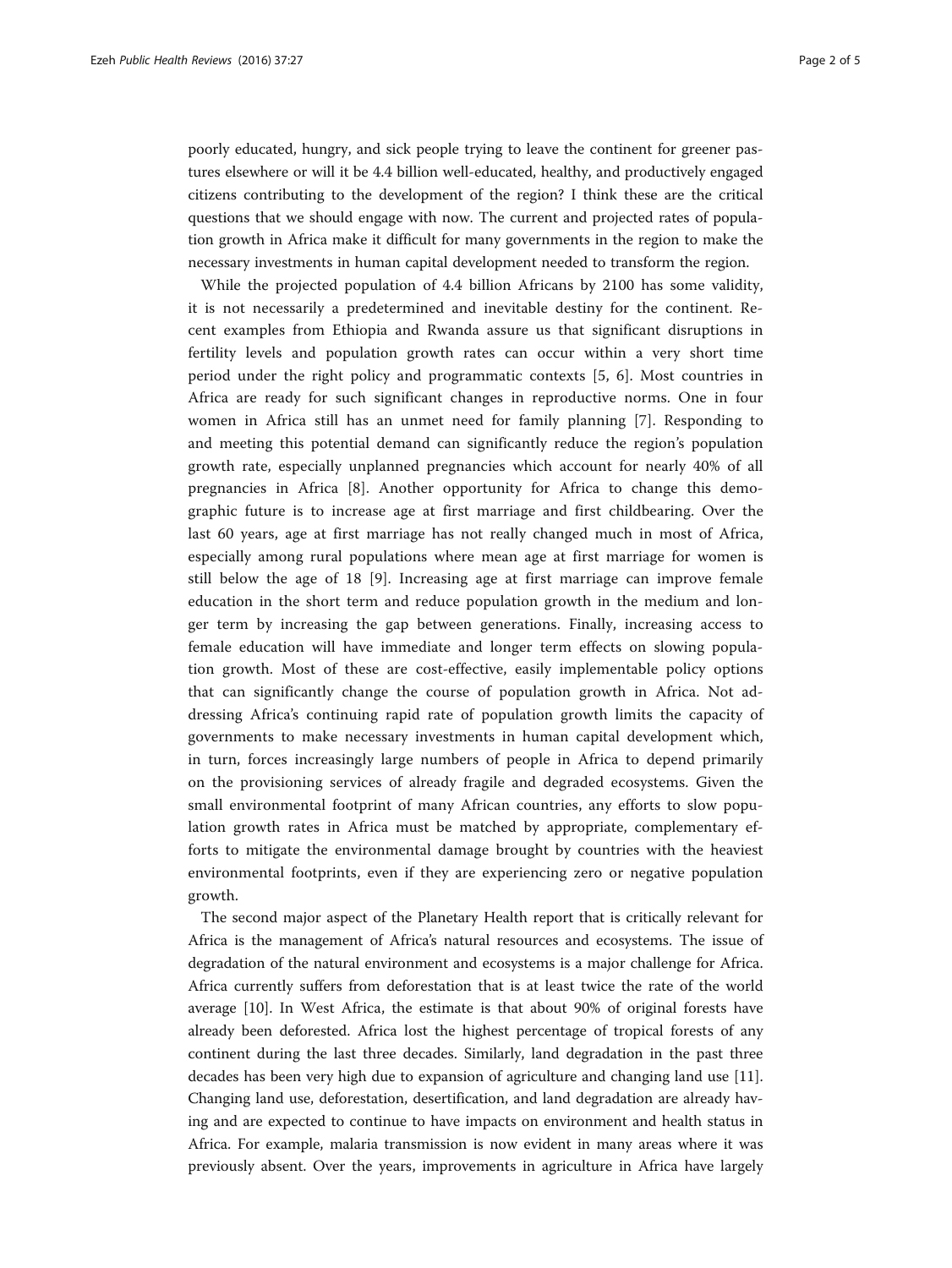been driven by expansion of land area being cultivated rather than by increasing yield per acre. Many countries have already run out of space in terms of increasing the land area that could be cultivated. About 95% of agriculture in Africa is still rain-fed, and about 70% of arable land is degraded [[12](#page-4-0)]. In 37 African countries, severe soil-nutrient depletion over the past 30 years has led to substantial soil impoverishment and reduced agricultural output [\[13](#page-4-0)]. The constellation of these factors poses real challenges for Africa and raises a number of fundamental questions regarding the prospects of social cohesion and food security in the region. Forest and land conservation policies for greener and healthy Africa are urgently needed [\[14](#page-4-0)]. A number of organizations are already actively engaged in addressing these issues including African Wildlife foundation, African Conservation Center, African Rainforest Conservancy, African Biodiversity Network, among others. These efforts need to be sustained and expanded for greater impact. Also needed are integrated strategies to address growing demands for food within environmental limits through food and agricultural policies such as sustainable intensification, efficient use of water and fertilizer, reduction of food wastage and spoilage, sustainable aquaculture and fisheries, support for subsistence farmers, innovative sources of nutrition, promotion of healthy, low environmental impact diets, and promotion of environmentally friendly alternatives to wood fuel.

The third key area of the report that Africa cannot afford to ignore is the role of urbanization. Although Africa is still the least urbanized region of the world, it is the most rapidly urbanizing region. Many cities are projected to continue to grow at rates of more than 7% over the coming decades. The share of Africans living in urban areas soared from 15% in 1960 to 40% in 2010 and is projected to grow to 60% by 2050 [[15](#page-4-0)]. Currently, about 60% of urban populations in Africa live in slums or informal settlements [[16](#page-4-0)]. As smaller towns grow into cities, without proper planning and provision of basic amenities, especially with devolved systems of government creating new centers of attraction, slums will proliferate. Work by the African Population and Health Research Center (APHRC) has shown that morbidity, access to health services, and mortality rates are worse for slum residents than for any other subgroup [\[17\]](#page-4-0). Whether this rapid rate of urbanization can lead to economic growth, transformation, and poverty reduction or to increased inequality, growing urban poverty, and the proliferation of slums remains an unanswered question. It is however clear that Africa cannot effectively address its growth and poverty challenges nor deal with the environmental consequences of these without addressing and managing its rate of urbanization. The use of environmental friendly technology along with good urban planning would play a significant role in addressing these impacts. It should be noted that urbanization is not a subplot, but rather the main policy narrative for Africa, now and in the future.

#### Conclusions

There are many other issues raised in the report that are relevant for Africa but I will devote this last section to views from a regional dissemination of the report in Nairobi in October 2015. The participants at this event were drawn from academia, civil society, regional and national policy makers, youth groups, and experts in the health and climate change fields. The participants unanimously endorsed the recommendation that action is needed at all levels to address the issues of planetary health in Africa and globally. The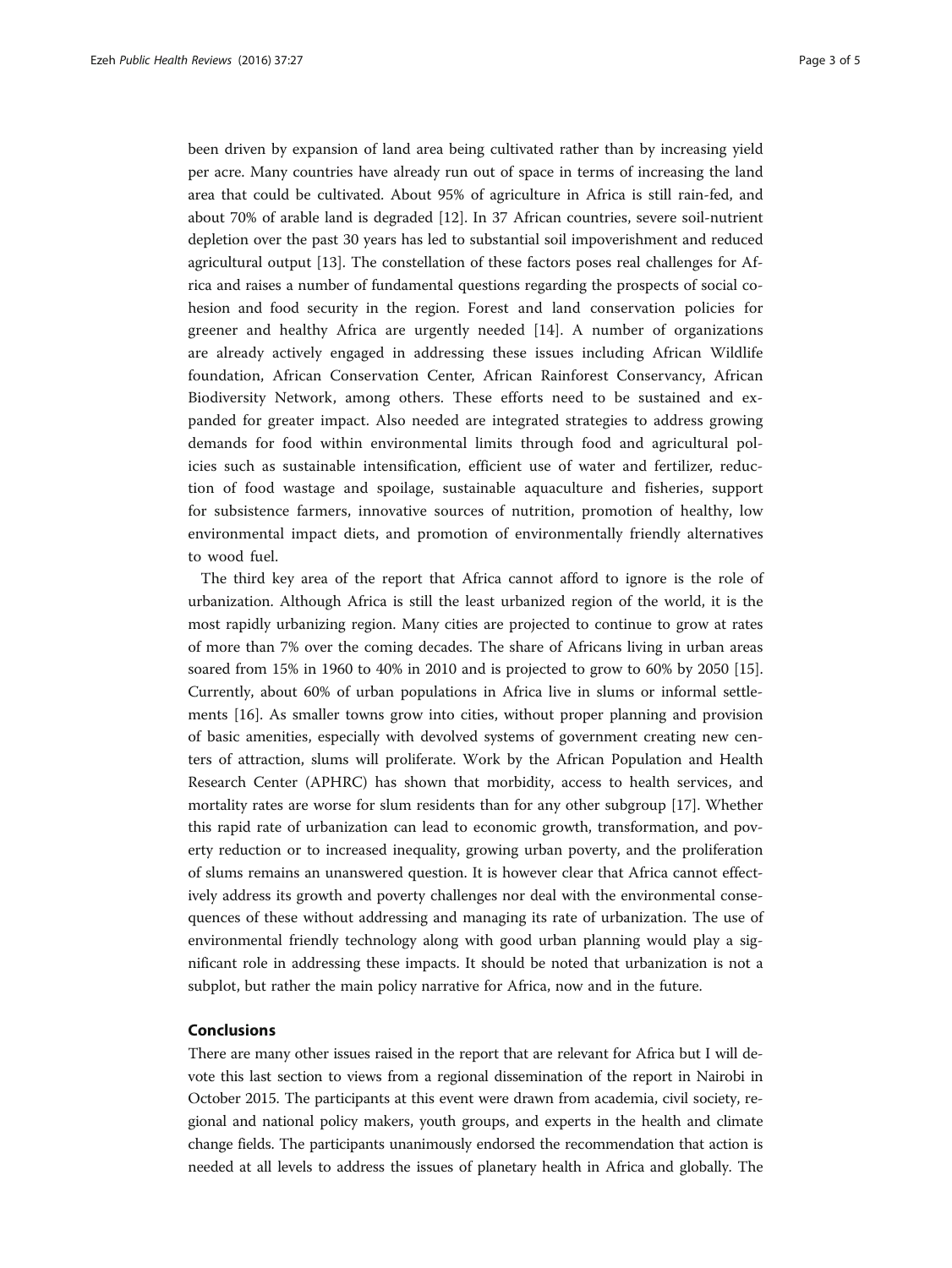<span id="page-3-0"></span>magnitude of the challenge and the severity of the consequences demand individual responsibility and action at household, community, local authority, national government, and regional/continental body levels. The group underscored the need for a multilayered action plan to implement a planetary health agenda in Africa. They identified a number of priority areas where action is needed, including research and training priorities and policy and governance priorities. They underscored the role of partnerships and regional cooperation in addressing these challenges. They also noted that global processes and agreements on climate change need to connect better with what people think and do in their households and local communities in order to achieve a healthy balance between our environment (planet) and our population (people).

#### Abbreviations

APHRC: African Population and Health Research Center

#### Acknowledgements

AE acknowledges the support of Dr. Tilahun Haregu and Montira Pongsiri who co-facilitated the dissemination of the report in Nairobi. He also acknowledges the inputs of all the participants at the Nairobi dissemination event and fellow commissioners who wrote the report.

#### Funding

There is no specific funding for this work but Dr. Ezeh's time is partially supported through the core support to the APHRC from the William and Flora Hewlett Foundation, Sida, and an anonymous funder.

#### Availability of data and materials

Not applicable.

#### Authors' contributions

AE is the sole author.

#### Authors' information

Aside from being the executive director of the APHRC and an honorary professor of public health at Wits University, South Africa, Dr. Ezeh also directs the Consortium for Advanced Research Training in Africa (CARTA), a multi-university initiative to strengthen the training and retention of academics at African universities. He was a member of the RF-Lancet Commission on Planetary Health.

#### Competing interests

The author declares that he has no competing interests

#### Consent for publication

Not applicable.

#### Ethics approval and consent to participate

Not applicable.

# Received: 29 September 2016 Accepted: 16 November 2016

#### References

- 1. Whitmee S, Haines A, Beyrer C, Boltz F, Capon AG, de Souza Dias BF, et al. Safeguarding human health in the Anthropocene epoch: report of The Rockefeller Foundation-Lancet Commission on Planetary Health. Lancet. 2015; 386(10007):1973–2028.
- 2. Fields S. Continental divide: why Africa's climate change burden is greater. Environ Health Perspect. 2005; 113(8):A534–7.
- 3. Gerland P, Raftery AE, Sevcikova H, Li N, Gu D, Spoorenberg T, et al. World population stabilization unlikely this century. Science. 2014;346(6206):234–7.
- 4. United Nations, Department of Economic and Social Affairs, Population Division. World Population Prospects: The 2015 Revision, Key Findings and Advance Tables. Working Paper No. ESA/P/WP.241. 2015. [https://esa.un.org/unpd/](https://esa.un.org/unpd/wpp/publications/files/key_findings_wpp_2015.pdf) [wpp/publications/files/key\\_findings\\_wpp\\_2015.pdf](https://esa.un.org/unpd/wpp/publications/files/key_findings_wpp_2015.pdf).
- 5. UNFPA. A decade of change in contraceptive use in Ethiopia: an indepth analysis of EDHS 2000–2011. Addis Ababa: UNFPA; 2012.
- 6. Ndahindwa V, Kamanzi C, Semakula M, Abalikumwe F, Hedt-Gauthier B, Thomson DR. Determinants of fertility in Rwanda in the context of a fertility transition: a secondary analysis of the 2010 Demographic and Health Survey. Reprod Health. 2014;11:87.
- 7. Donna C, Toshiko K, Ashfor L. Family Planning Worldwide 2008 Data Sheet. Washington, DC: Reference Bureau; 2008.